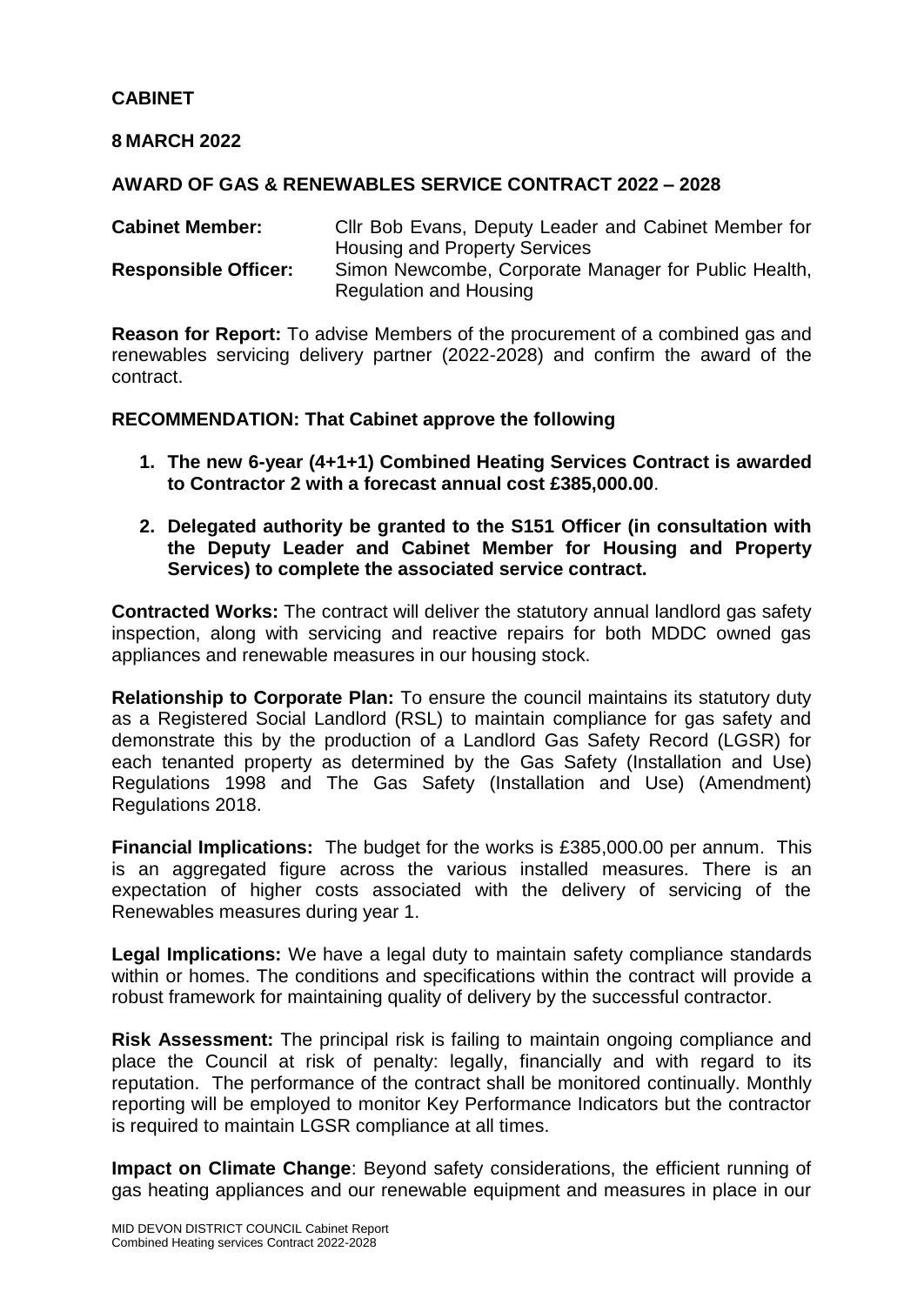housing stock is critical in terms of minimising and reducing our carbon emissions within the Mid Devon Housing Service and therefore as a Council.

# 1 **Introduction**

- 1.1 The term of this contract is 4 years with two possible 1 year extensions subject to budgets, performance and the approval of the Portfolio Holder for Housing.
- 1.2 The procurement procedure was a compliant mini competition award process via the ProcurePublic Framework Agreement Heating & Electrical Services (Award Notice 2020/S 251 – 634326) <https://www.procurepublic.co.uk/framework/heating-framework/>

### **2 Framework Benefits**

- 2.1 Shared procurement expertise and resource.
- 2.2 The terms & conditions for delivery have already been established but are flexible enough to accommodate local changes / preferences
- 2.3 The pre-tendered framework is already fully compliant with PCR Regulations to deliver speedy procurement outcomes.
- 2.4 The requirement has been advertised and capable suppliers have been identified through competitive procurement.
- 2.5 All suppliers have been fully assessed for their experience, technical and professional ability.

### **3 Procurement Process**

- 3.1 The framework tender was first advertised as a PIN (Prior Information Notice) on the 4th September 2020. (2020/S 173-419262). This is designed to let the market know that a tender is coming. 35 companies expressed an interest at this point. The Contract Notice (2020/S 224-551996) was released on the 11th November 2020. 58 bidders downloaded the tender documents. 23 Tender responses were received. The Award Decision Notice was (2020/S 251- 634326) whereby 10 bidders were awarded places onto the framework.
- 3.2 A PIN/EOI was issued to Framework members on w/c 22/11/2021. 8 suppliers expressed an interest in bidding as part of a mini-competition to deliver gas and renewables servicing of MDDC households.
- 3.3 The mini-competition documents were distributed to bidders on: 14/01/2022. 2 Suppliers submitted final bids by the 31/01/2022 deadline.
- 3.4 Evaluation criteria set out in the original ITT and maintained as part of the minicompetition: